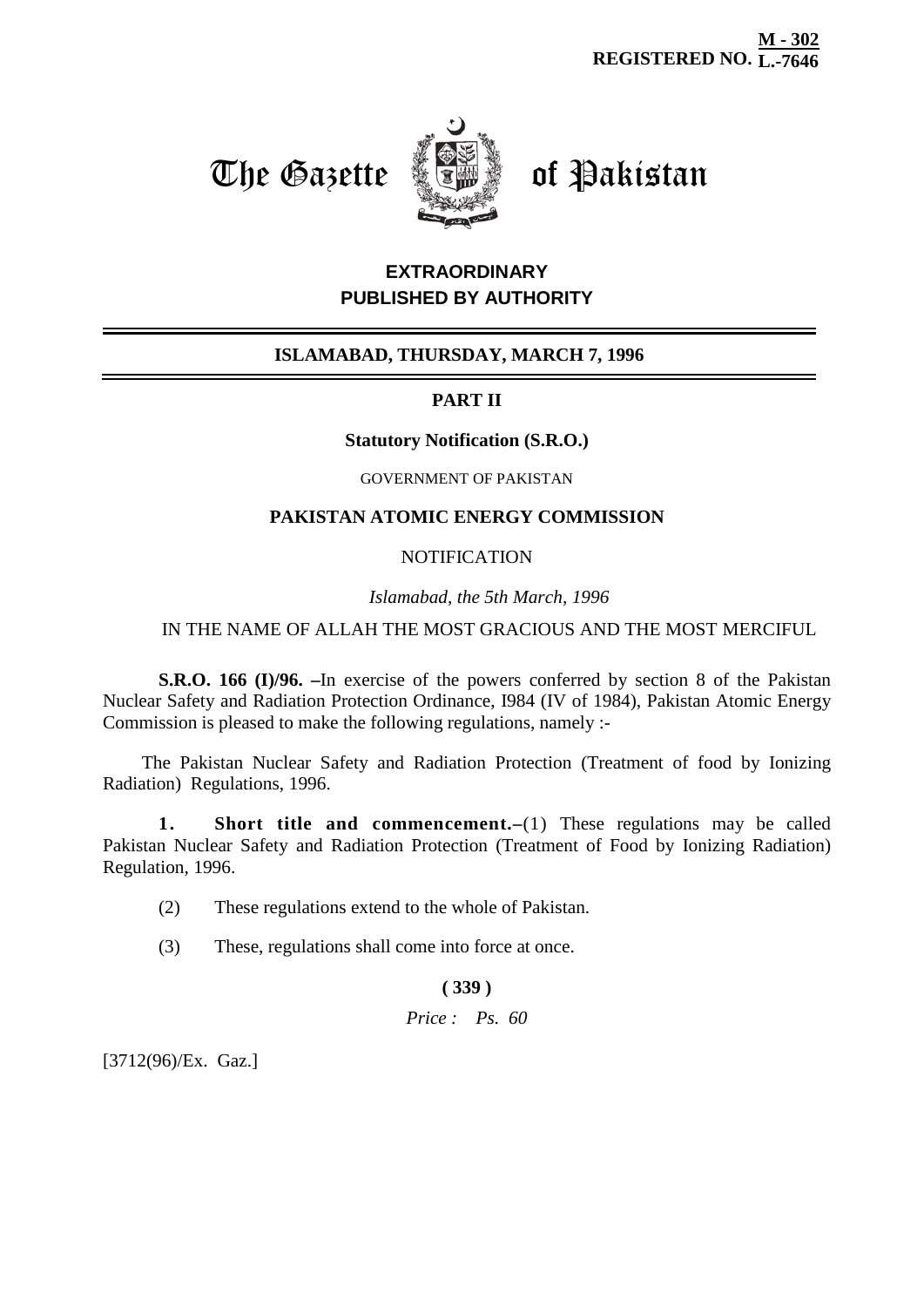## **340 THE GAZETTE OF PAKISTAN, EXTRA , MARCH 7, 1996 [PART II]**

**2. Definitions.–**(1) In these regulations unless there is anything repugnant in the subject or context –

- (i) "food" shall have the same meaning as given in the Pure Food Ordinance 1960.
- (ii) "ionizing radiation" shall have the same meaning as in Pakistan Nuclear Safety and Radiation Protection Ordinance 1984 (IV of 1984).
- (iii) "treatment" means treatment of food by ionizing radiation.
- (iv) "irradiation" means subjected to treatment; and
- (v) "schedule" means schedule to these regulations.

(2) The words and expressions used in these regulations not defined herein, shall have the meanings assigned to them in the Pakistan Nuclear Safety and Radiation Protection Ordinance 1984 (IV of 1984).

**3. Types of ionizing radiation to be used.---** (1) The following types of ionizing radiations shall be used namely

- (a) gamma rays from radionuclides Co-60 and Cs-137;
- (b) X-rays generated from radiation apparatus operated at or below an energy level of 5 Mev ; and
- (c) electrons emitted from radiation apparatus operated at or below an energy level of 10 Mev.

(2) The over all average dose absorbed by a food subjected to treatment shall not exceed ten kilogray (kGy).

**4. Licences.–**(1) No person, unless he obtains a licence from the Directorate of Nuclear Safety and Radiation Protection, shall

- (a) carry out the business of treatment; and
- (b) manufacture and prepare food for treatment provided that the selling and distributing of such food shall be exempt from the provisions of licensing.

(2) No person shall treat any food other than the foods specified in schedule-I and only foods which fall within one of seven permitted classes of food specified in that Schedule shall be treated. However, the mixture of food from the same class, for example a blend of herbs and spices may be treated.

Every application for a licence mentioned in sub-clause (a) of clause (1) shall be made as prescribed by regulation 11 of Pakistan Nuclear Safety and Radiation Protection Regulations, 1990 alongwith a deposit receipt of the licence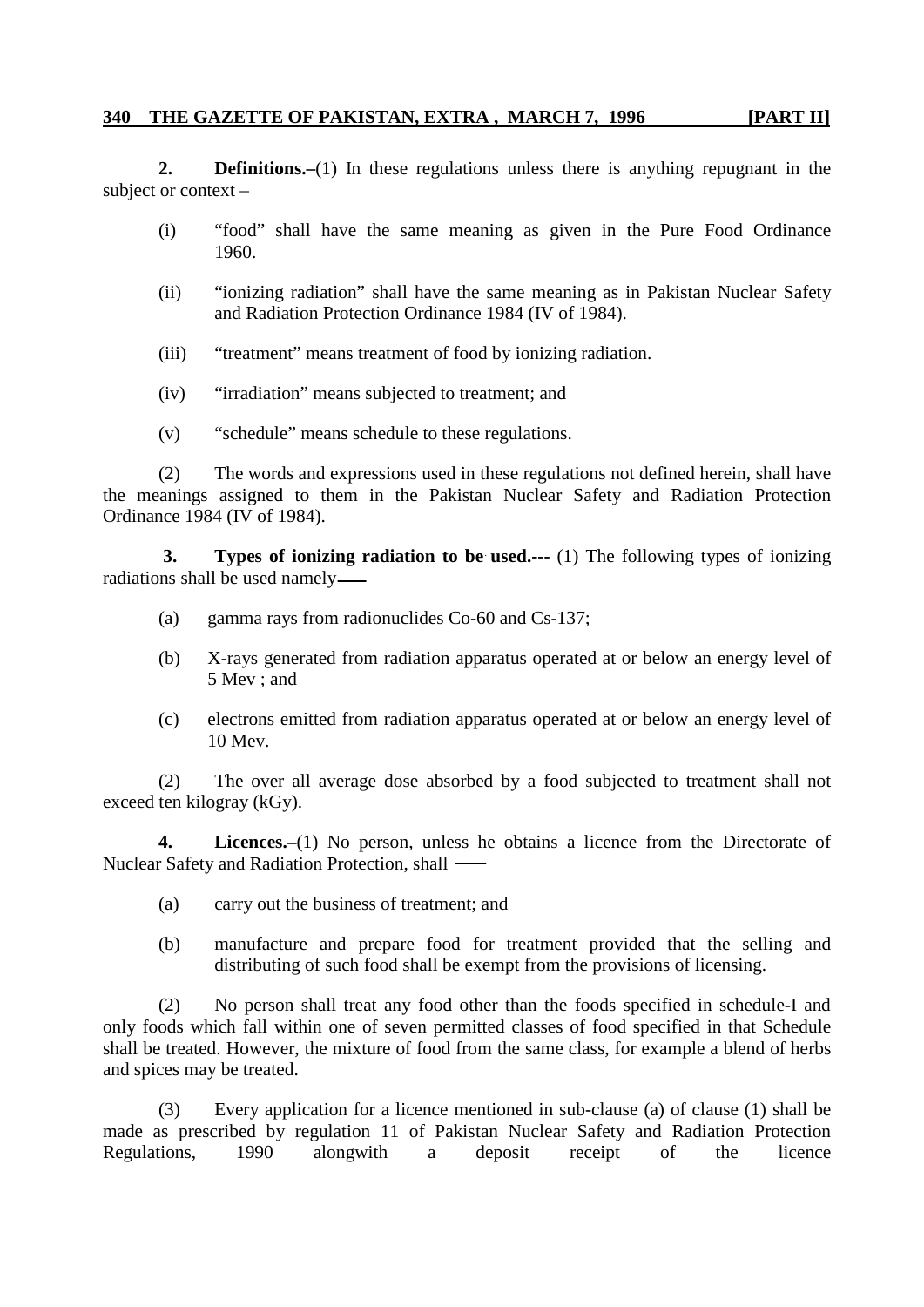fee specified in schedule-I of the said Regulations and for licence under sub-clause (b) of clause (1) with a deposit receipt of licence fee as specified in Schedule-II.

- (4) Every irradiation facility used for the treatment shall be
	- (a) designed to meet the requirements of safety, efficacy and good hygienic practices of food processing ; and
	- (b) staffed by adequate, trained and competent personnel.

**5. Hygiene** and scope of food to be treated.—Foods to be treated shall be of good quality, acceptable hygienic condition and shall be handled before and after the treatment according to good manufacturing practices taking into account the particular requirements of the technology of the process.

**6. Conditions for treatment.** (1) The treatment shall be permissible when it fulfills the technological need or serves a good hygiene purpose.

(2) The treatment shall not be used as a substitute for good manufacturing practice.

**7. Packaging requirements.** — The packaging material shall be of suitable quality, acceptable hygienic condition and according to the requirements of the facility prior to its treatment.

**8. Re-Irradiation.** (1) Except for foods with low moisture content (cereals, pulses, dehydrated food and other such commodities) treated, for the purpose of controlling insect reinfestation, the foods once irradiated shall not be re-irradiated.

(2) For the purpose of these regulations food shall not be considered as having been re-irradiated when

- (a) the food prepared from materials which have been treated at low dose levels e.g. about 1 kGy, is treated for another technological purpose;
- (b) the food, containing less than 5 per cent of irradiated ingredient, is irradiated ; or
- (c) the full dose of ionizing radiation required to achieve the desired effect is applied to the food in more than one installments as part of processing for a specific technological purpose.

(3) The cumulative over-all average dose absorbed shall not exceed ten kGy as a result of re-irradiation.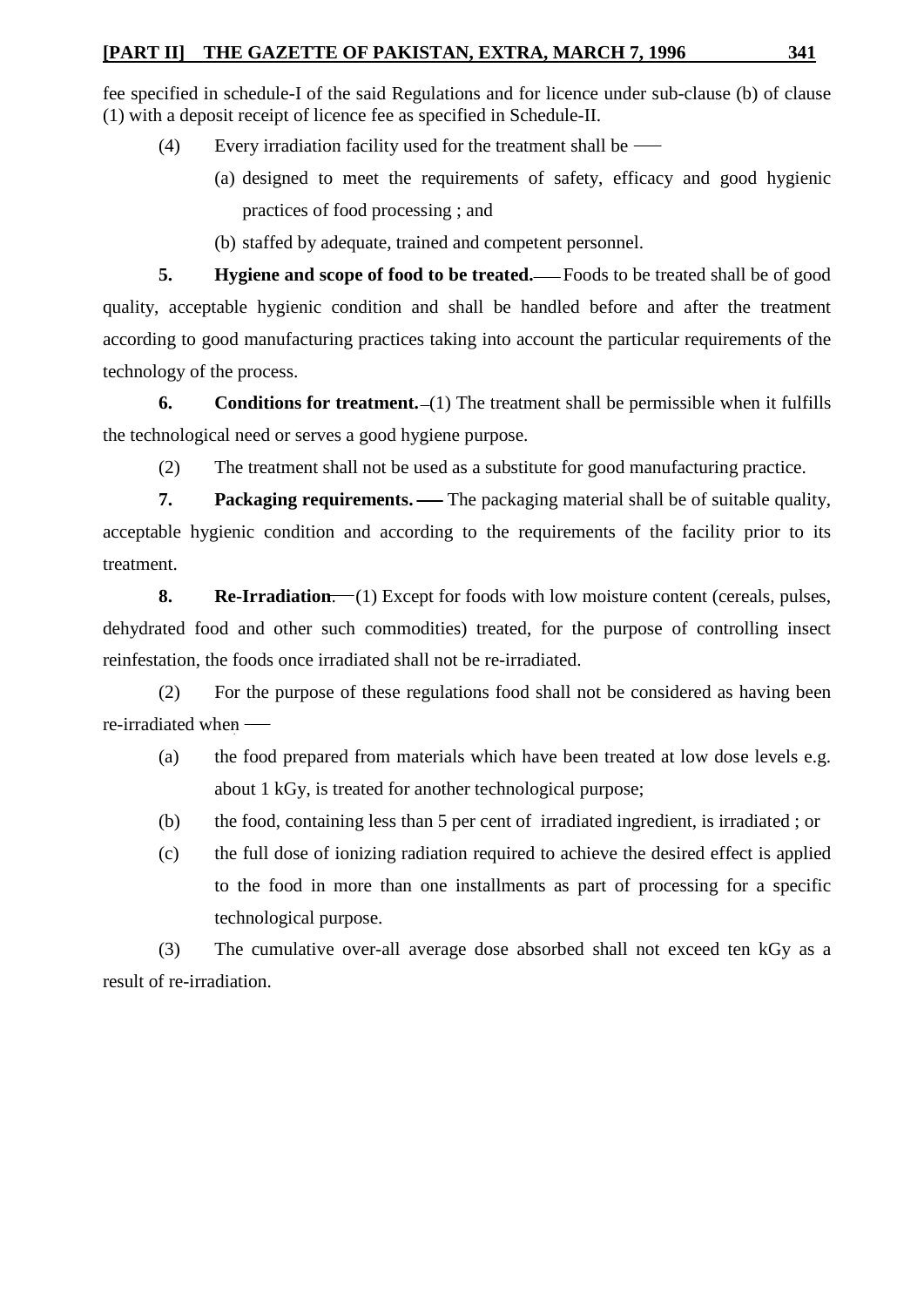**9.** Labelling. Every package of food treated shall be marked with  $\rightarrow$ 

(a) the words "Food irradiated by ionizing radiation";

- (b) the green LOGO as prescribed in the schedule-III; and
- (c) a statement "Not to be re-irradiated"

**10. Dosimetry method.** (1) A radiation dosimetric monitoring at the facility shall be provided by the licensee which shall state the methods of dosimetry and frequency of calibration of dosimeters to be approved by the Directorate of Nuclear Safety and Radiation Protection.

(2) The doses applied shall be commensurate with the technological and public health purposes and shall be in accordance with good radiation treatment practice as given in Schedule-I.

**11.** Inventory Control. —(1) The licensee shall maintain the record showing —

- (a) date of treatment;
- (b) name, quality and quantity of food treated;
- (c) dose for treatment;
- (d) the dosimetry during treatment; and
- (e) type of package used for food;

(2) The processing record shall be kept for a minimum of three years post-irradiation and shall be made available to the authorized Inspector concerned, on demand.

**12.** Inspection.  $\qquad$  (1) The Inspectors of Directorate of Nuclear Safety and Radiation Protection shall enforce the provisions of radiation safety and shall carry out regular inspections.

(2) Premises and records shall be open for inspection to Inspectors of Directorate of Nuclear Safety and Radiation Protection by the management of the facility.

**13.** Issuance of certificate for irradiated food items. — The licensee shall issue to the owner of the product a certificate to be labelled on each batch of food treated showing the following

- (a) code number of the irradiation facility ;
- (b) licence Number issued by the Directorate of Nuclear Safety and Radiation Protection :
- (c) name and quantity of the product ;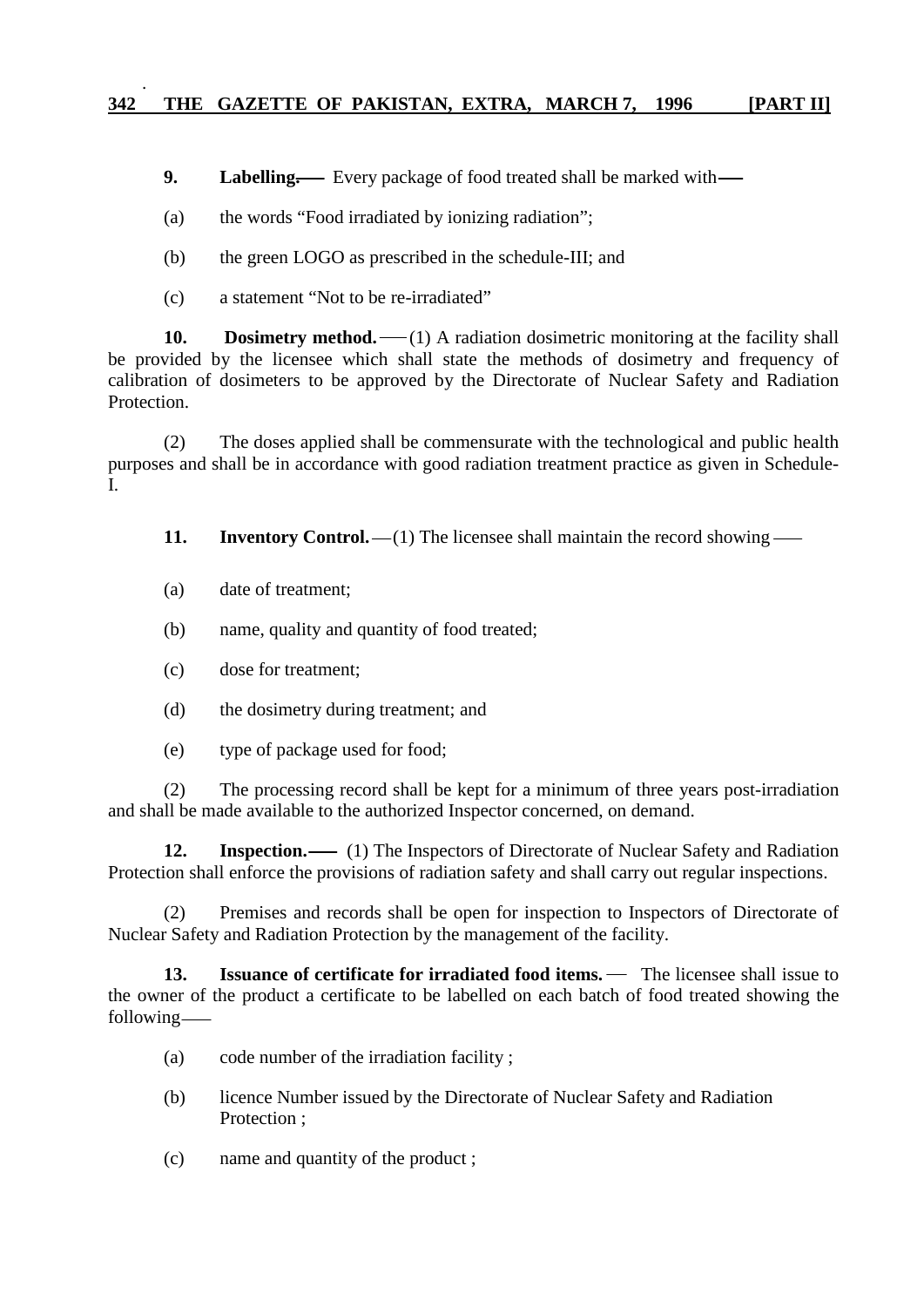- (d) the date of irradiation;
- (e) the purpose of irradiation ;
- (f) source and dose of irradiation ; and
- (g) expiry date of food irradiated.

**14.** Import and export of treated food. —(1) No person shall import or export any food which has been treated unless he obtains no objection certificate (NOC) from Directorate of Nuclear Safety and Radiation Protection.

(2) No objection certificate (NOC) for import shall not be issued to any person unless he produces a certificate from the relevant competent authority of the country of origin showing that the food to be imported was treated in conformity with the doses specified in Schedule-I.

(3) No objection certificate (NOC) for export shall not be issued to any person unless Directorate of Nuclear Safety and Radiation Protection is satisfied that the food to be exported was subjected to treatment in a licensed facility in conformity with the doses specified in Schedule-I.

#### **SCHEDULE-I**

| Class | <b>Description</b>                                  |     | <b>Purpose of Irradiation</b>                                               | Dose (kGy)<br>Max. |
|-------|-----------------------------------------------------|-----|-----------------------------------------------------------------------------|--------------------|
|       | $\overline{2}$                                      |     | $\overline{4}$                                                              |                    |
|       | Bulbs, roots and tubers                             |     | To inhibit sprouting during storage.                                        | 0.2                |
| 2.    | Fresh fruits and vegetables<br>(other then class-I) | (a) | To improve keeping quality<br>by delaying ripening.                         | 1.0                |
|       |                                                     | (b) | To control insect infestation                                               | 1.0                |
|       |                                                     | (c) | To prolong storage life by<br>partial elimination of spoilage<br>organisms. | 2.0                |
|       |                                                     | (d) | To<br>satisfy<br>quarantine<br>requirements                                 | 1.0                |

#### PRESCRIBED DOSES FOR TREATMENT OF FOOD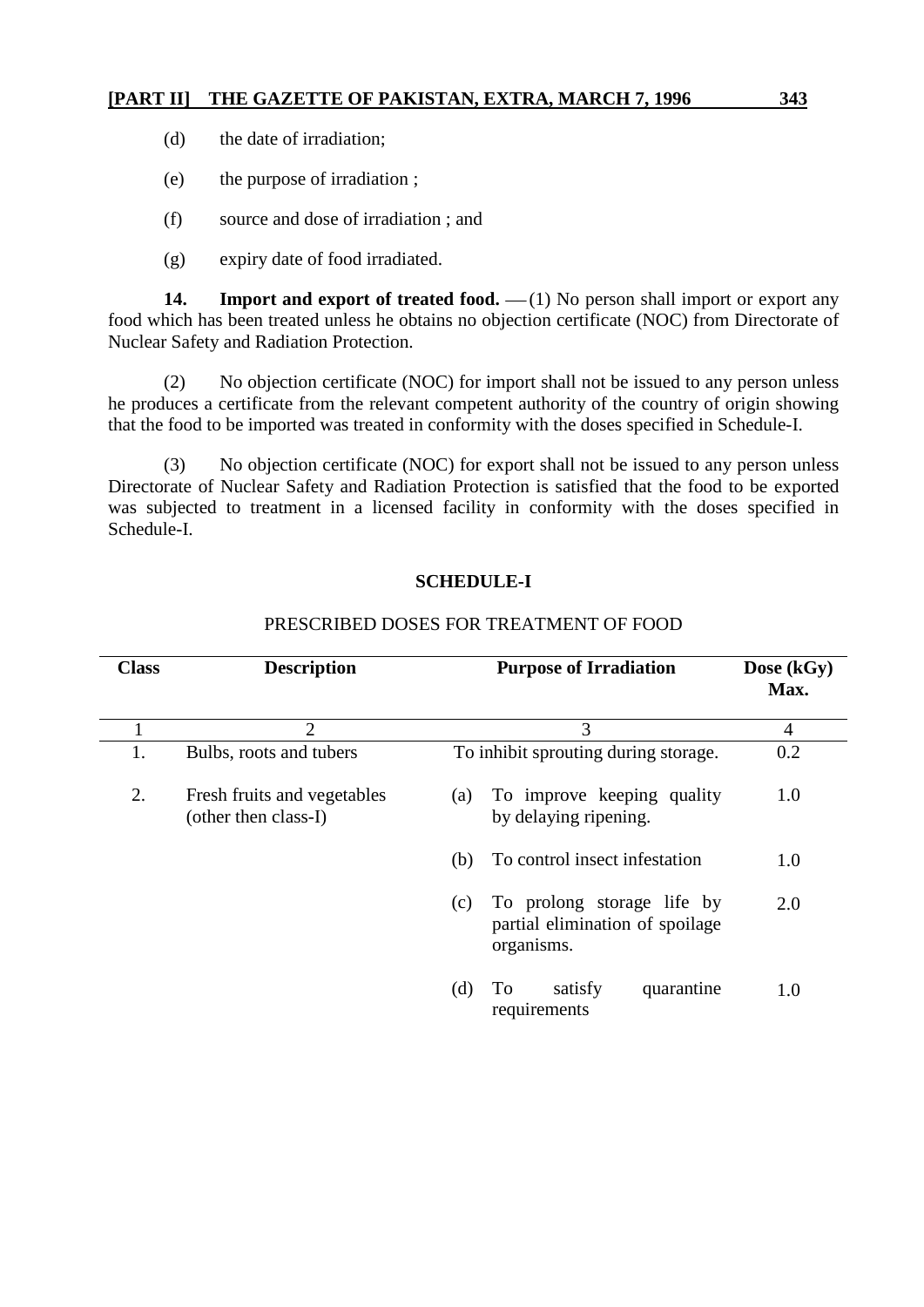| 1                                        | 2                                                                             | 3   |                                                                                                |                                       |         |  |  |  |  |
|------------------------------------------|-------------------------------------------------------------------------------|-----|------------------------------------------------------------------------------------------------|---------------------------------------|---------|--|--|--|--|
| 3.                                       | Cereals/pulses, their products,<br>dried vegetables/nuts/fruits.              |     | To control insect infestation                                                                  | 1.0                                   |         |  |  |  |  |
| $\overline{4}$ .                         | Raw fish and seafood and their<br>products (fresh and frozen).                |     | (a) To ensure hygienic quality by<br>reducing the number<br>of<br>pathogenic microorganisms.   |                                       | 5.0     |  |  |  |  |
|                                          |                                                                               |     | (b) To prolong shelflife by partial<br>elimination<br>organisms.                               | spoilage<br>of                        | 3.0     |  |  |  |  |
| 5.                                       | Raw poultry and meat and their<br>products (fresh and frozen).                |     | To ensure hygienic quality by<br>reducing<br>the<br>number<br>of<br>pathogenic microorganisms. |                                       | 5.0     |  |  |  |  |
|                                          |                                                                               |     | To prolong shelf life<br>(b)<br>organisms.                                                     | by<br>partial elimination of spoilage | 3.0     |  |  |  |  |
| 6.                                       | Dried herbs, spices condiments.                                               | (a) | To ensure hygienic quality by<br>reducing<br>the number of<br>pathogenic microorganisms.       |                                       | 10.0    |  |  |  |  |
|                                          |                                                                               |     | (b) To control insect infestation.                                                             |                                       | 1.0     |  |  |  |  |
| 7.                                       | Dried food of animal origin.                                                  |     | To control insect infestation                                                                  | 1.0                                   |         |  |  |  |  |
| <b>SCHEDULE-II</b><br><b>LICENCE FEE</b> |                                                                               |     |                                                                                                |                                       |         |  |  |  |  |
| Purpose                                  |                                                                               |     |                                                                                                | Fee                                   |         |  |  |  |  |
|                                          |                                                                               |     |                                                                                                | Annual                                | Renewal |  |  |  |  |
|                                          |                                                                               |     |                                                                                                |                                       |         |  |  |  |  |
|                                          | Facility manufacturing/preparing food for treatment<br>by ionizing radiation. |     | Rs. 25000                                                                                      | Rs. 12500                             |         |  |  |  |  |